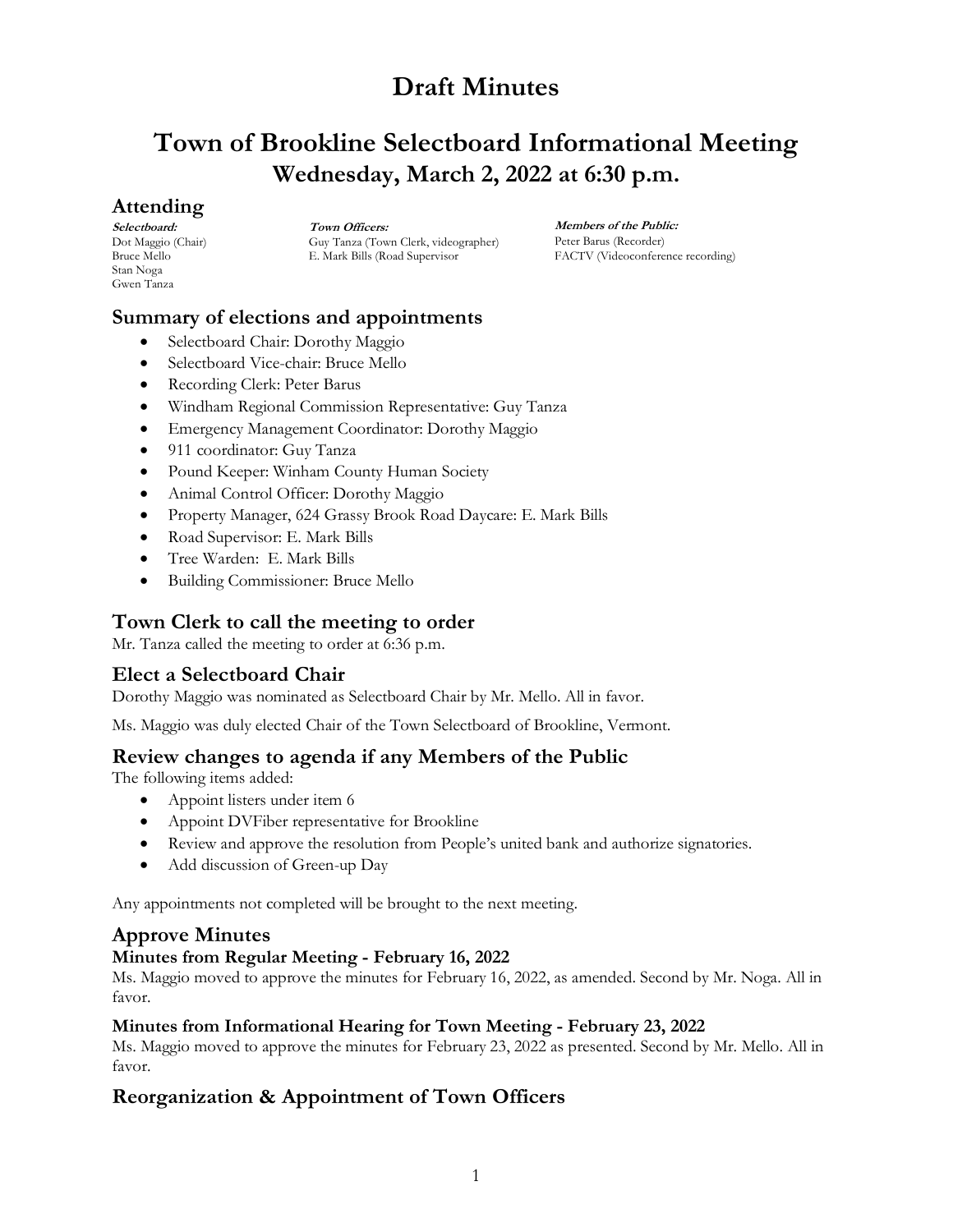# **Town of Brookline Selectboard Informational Meeting Wednesday, March 2, 2022 at 6:30 p.m.**

#### **Elect Vice-chair of the Selectboard**

The Chair opened the floor for nominations.

Ms. Tanza nominated Mr. Mello as Selectboard Vice-chair

Mr. Mello nominated Ms. Tanza. Ms. Tanza declined the nomination.

On Mr. Mello's nomination, all in favor.

Mr. Mello was duly elected Vice-chair of the Selectboard.

#### **Appoint Recording Clerk of the Selectboard**

Mr. Noga nominated Mr. Barus as Recording Clerk. All in favor.

#### **C. Appoint Road Commissioner**

Ms. Maggio nominated Mr. Clark as Road Commissioner. Mr. Clark was not present. Appointment tabled pending acceptance of the nomination.

#### **D. Appoint representative(s) to the Windham Regional Commission**

Ms. Maggio nominated Mr. Tanza as representative to the WRC. All in favor.

#### **E. Appoint Emergency Management Coordinator**

Mr. Mello nominated Ms. Maggio as Emergency Management Coordinator. All in favor.

#### **F. Appoint 911 coordinator**

Ms. Maggio nominated Mr. Tanza as 911 Coordinator. All in favor

#### **G. Appoint Pound Keeper**

Ms. Tanza nominated the Winham County Human Society as the Pound Keeper.

Tabled pending research (contract or appointment?) for review March 16.

#### **H. Appoint Animal Control Officer**

Ms. Tanza nominated Ms. Maggio as Animal Control Officer. All in favor.

#### **Appoint representative to the Windham Solid Waste Mgmt. District**

Ms. Maggio nominated Mr. Towler as representative to the Windham Solid Waste Management District.

Tabled pending acceptance.

#### **J. Appoint representative to RESCUE Inc.**

Ms. Maggio nominated Ms. Daigneault as Rescue, Inc., representative.

Tabled pending acceptance

#### **K. Appoint Property Manager for 624 Grassy Brook Road Daycare**

Ms. Maggio nominated Mr. Bills. All in favor.

#### **L. Appoint Road Supervisor**

Ms. Maggio nominated Mr. Bills as Road Supervisor. All in favor.

#### **M. Appoint Tree Warden**

Ms. Maggio nominated Mr. Bills as Tree Warden. All in favor.

#### **N. Appoint Building Commissioner**

Ms. Maggio nominated Mr. Mello as Building Commissioner. Passed with Mr. Mello abstaining.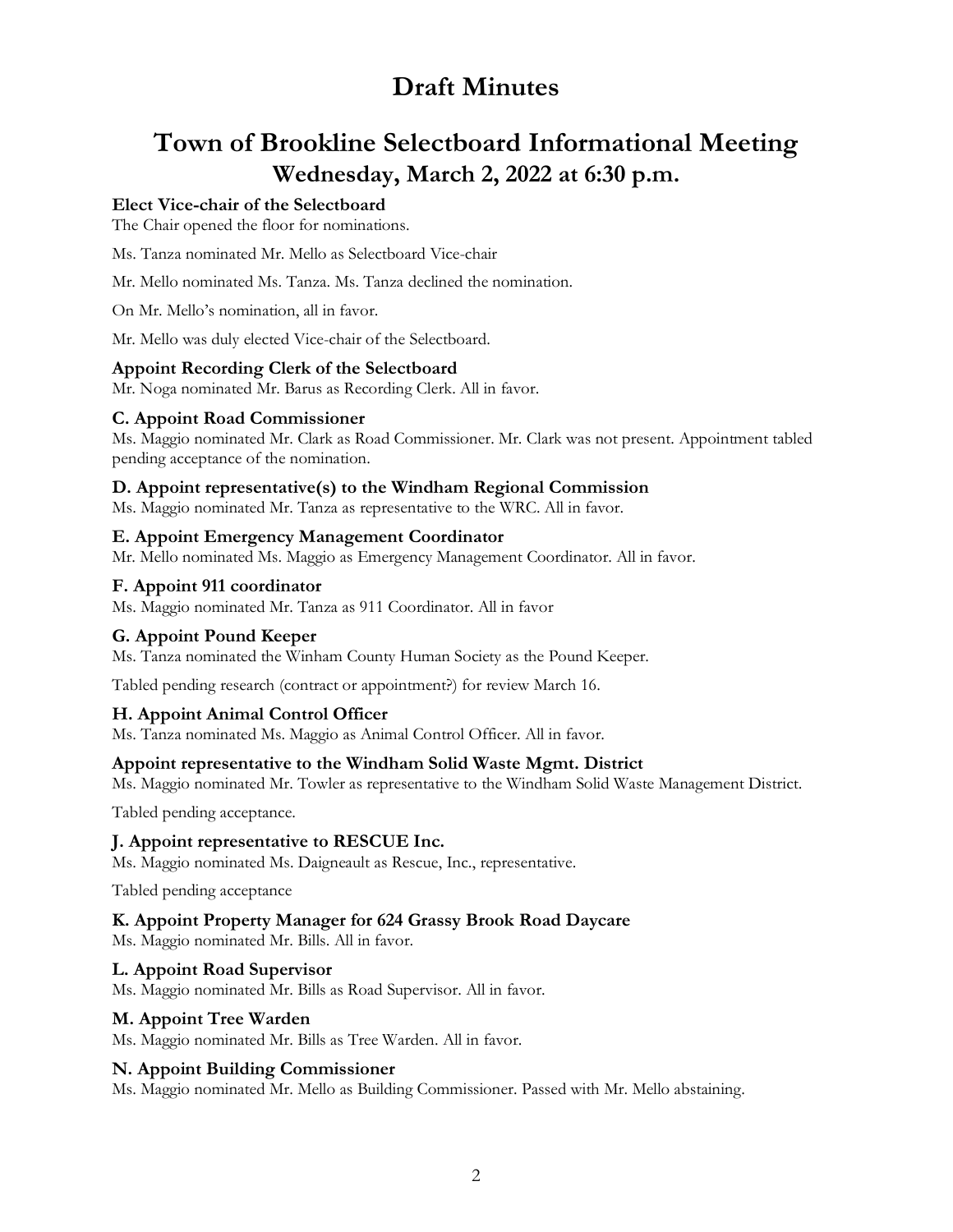# **Town of Brookline Selectboard Informational Meeting Wednesday, March 2, 2022 at 6:30 p.m.**

**O. Appoint member(s) to the Brookline Planning Commission**

Tabled pending confirmation from candidates.

### **P. Appoint members to the Brookline Meeting House Committee**

Ms. Maggio nominated, to the Brookline Meeting House Committee, Leeann Parker, Dan Towler, Kerry Bourne, Dorothy Maggio, E. Mark Bills. All in favor.

### **Q. Appoint members to the Round Schoolhouse Committee**

It was noted that the name had been "Brookline Historical Society," changed this year.

Ms. Maggio nominated Cynthia Nau, Dorothy Maggio, and Kerry Bourne, to the Round Schoolhouse Committee. All in favor.

### **R. Appoint Highway and Sand/Salt Shed Grant Manager**

Ms. Maggio nominated Mr. Noga as grant manager for the Highway and Sand/Salt Shed project. All in favor.

### **S . Set time and place for Selectboard meetings**

Ms. Maggio moved that meetings be held the first and third Wednesday each month, at the Town Hall, at 6:30 p.m. All in favor.

#### **T. Establish official locations & newspaper for posting meetings/hearings**

Ms. Maggio moved as official posting sites, the bulletin board at grassy brook and Whitney hill roads, Town Hall, the triangle at. Grassy Brook and Hill Roads, and the Brattleboro *Reformer.* All in favor.

## **Review Policies**

#### **Conflict of Interest Policy**

Ms. Maggio noted that the document had not been changed.

Ms. Maggio moved to accept the Conflict of Interest Policy as presented. All in favor.

The policy document was signed by each member.

#### **Rules of Procedure**

Ms. Maggio moved to accept the Rules of Procedure Policy as presented. All in favor.

The policy document was signed by each member.

#### **Purchase Policy**

Ms. Maggio moved to accept the Purchase Policy as presented. Second by Mr. Mello.

Mr. Noga noted a minor language change to the Policy.

Ms. Maggio amended the motion to read "…as amended." Second by Mr. Noga. All in favor.

On the Amended Motion, all in favor.

The policy document was signed by each member.

#### **Other Policies TBD**

It was noted that there were other policies that would not be addressed in this meeting; that all were posted online, and members were encouraged to familiarize themselves with those policies.

## **Peoples's United Bank resolution allowing for signatories**

Ms. Maggio moved that it be resolved, that Guy Tanza is duly authorized and empowered to use the business card for the town of Brookline Selectboard, by the Selectboard Chair. Second by Mr. Mello. All in favor.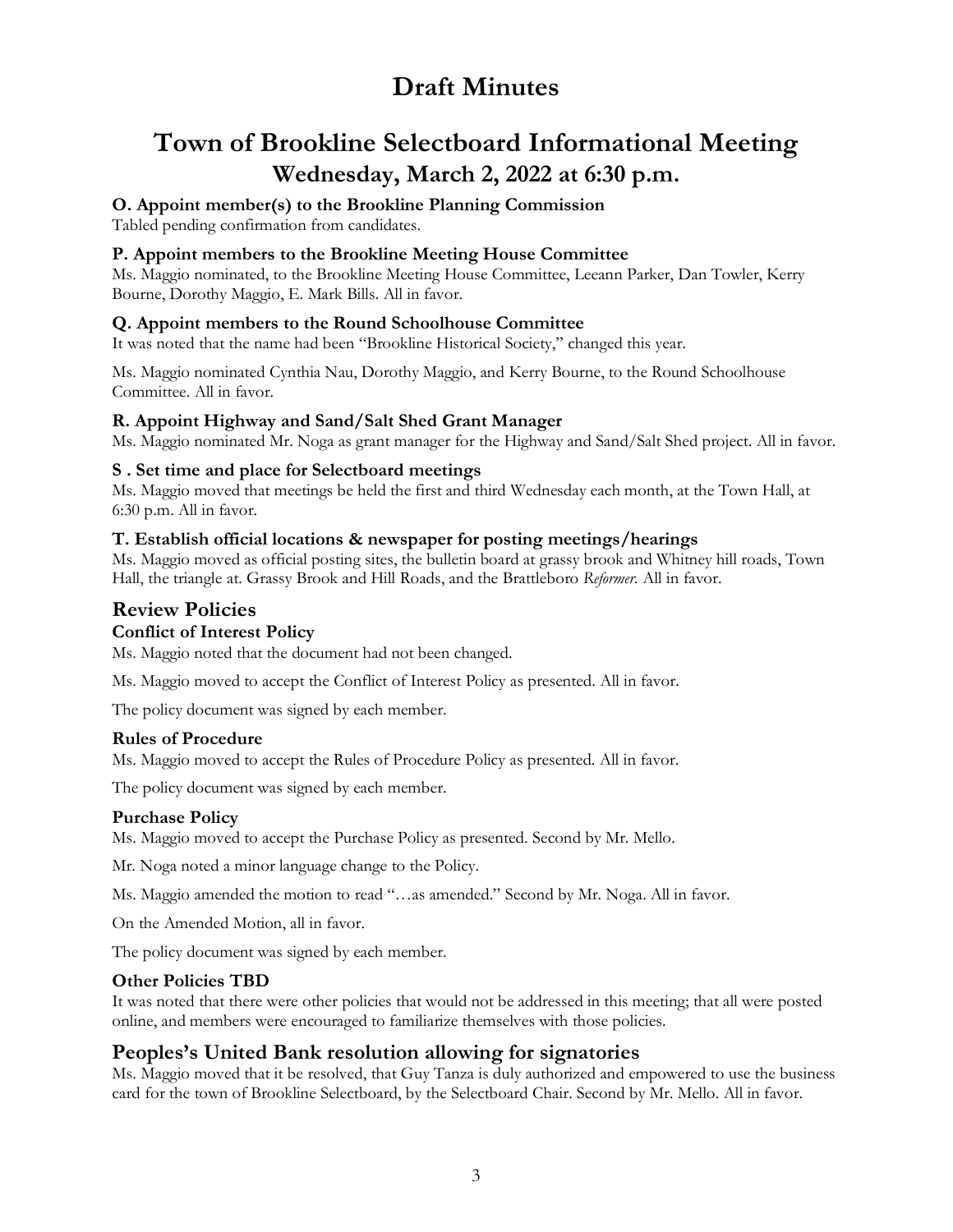# **Town of Brookline Selectboard Informational Meeting Wednesday, March 2, 2022 at 6:30 p.m.**

The Chair signed the resolution.

Mr. Noga moved that it be resolved, that Dorothy Maggio be authorized as secondary signatory for the checking account with the People's United Bank. Second by Ms. Tanza. All in favor.

The pertinent documents were signed by the Chair and Vice-Chair.

### **Town Representative to DVFiber**

Ms. Maggio nominated Dan Demaine as representative to DVFiber.

Tabled pending acceptance.

#### **Appoint Listers**

Tabled pending acceptance by current office holders.

## **New Business**

### **A. Approve Chair and Vice-Chair Signing Pay Warrants**

Ms. Maggio moved to authorize the Chair and Vice-Chair as signatories for Pay Warrants. Second by Mr. Noga.

Ms. Maggio amended the Motion to "…Chair *or* Vice-Chair…" Second by Mr. Noga. All in favor.

On the amended Motion, all in favor.

### **B. RFP for Painting Church Steeple Bid Date changed to March 16, 2022**

It was noted that the date for opening responses to the RFP was changed from March 2, to March 16, 2022, as notified and duly Warned, as the *Reformer* had not published within the time required.

## **Old Business**

#### **A. Sign 3-year Lease Contract with Suzy's Little Peanuts**

Ms. Maggio moved that the lease be signed. Second by Mr. Noga.

Mr. Noga asked whether the lease had been signed without change. Ms. Maggio so confirmed.

All in favor.

### **B. RFP for Repairs to the Brookline Meeting House Steeple - Tabled at last meeting. Review insurance certificate, payment schedule, start date etc... Award bid vote**

There was discussion of whether the insurance certificate would cover the period of the contract; of payment in unforeseen circumstances requiring work beyond the scope of the contract; possible contingencies; possible precedents for future contracts with other vendors.

Ms. Maggio moved to accept the proposal estimated at \$9,420 from Kerry Bourne, to do the steeple repairs as stated, with the understanding that an amendment would be added to the contract stipulating that any change-order must be signed by all parties.

There was discussion of the signing date, and interest on payments. Mr. Mello suggested payment on April 6, anticipating supply-chain delays.

Ms. Maggio withdrew the Motion.

Ms. Maggio moved to table the matter until March 16, 2022, pending a meeting with the vendor about the payment schedule and change order procedure. Second by Mr. Noga.

Mr. Bourne's efforts on behalf of the town to improve the church building were noted with appreciation.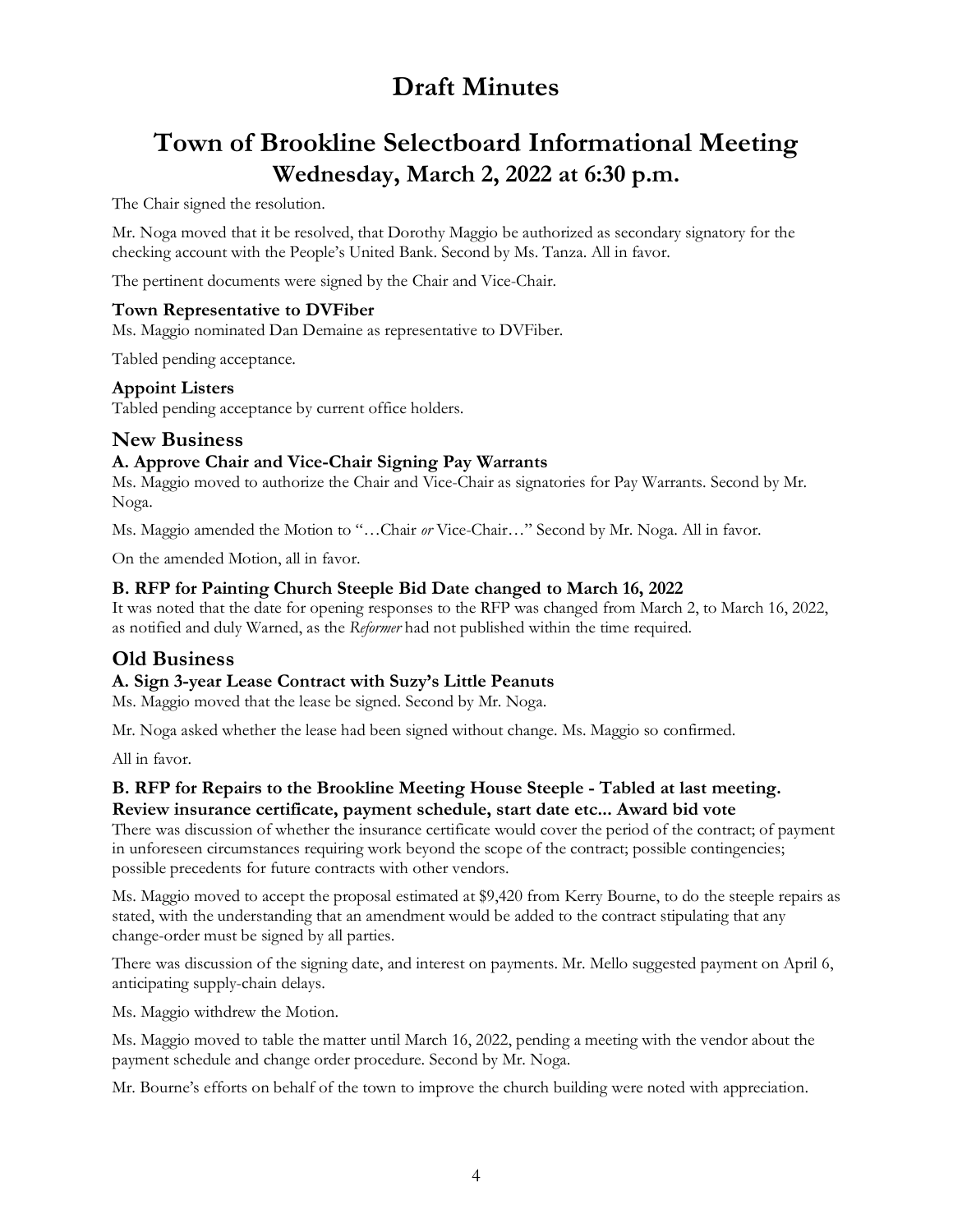# **Town of Brookline Selectboard Informational Meeting Wednesday, March 2, 2022 at 6:30 p.m.**

On the Motion, all in favor.

There was discussion of a communication from Momaney with "repairs" written on the outside of the envelope; it was not reviewed, as it was assumed to be a painting bid to be opened on March 16.

Mr. Noga offered to draft language for change-orders.

# **Summary / Update / Reports**

### **A. Town Clerk Report**

Mr. Tanza noted twelve years of service as Town Clerk; and reported an election coming up on March 3, and information on the town website, absentee ballots available on request, polls open 9 a.m. to 7 p.m.; thanked the previous election volunteers for a job well done; and expressed hopes for an in-person meeting next year.

### **B. Selectboard Chair Report**

Ms. Maggio reported discussions about preparations for Town Meeting; noted that the Selectboard was short one member, and other positions to be filled by election or appointment; that there were 540 residents of the town, and suggested additional participation would always be welcome, volunteers appreciated; and noted that there were 442 eligible voters.

#### **C. Building Commissioner Report**

Mr. Mello discussed a January 7 invoice for \$525 from the septic service for a backup call, camera inspection of the line, blockage found and cleared, and a second camera inspection. Ms. Maggio noted that it was not a septic problem but a toilet clog, and that therefore this bill would be the responsibility of the tenant. There was discussion, and consensus that the tenant, and not the system, had created the problem, and that the bill had been sent to the selectboard in error.

Mr. Mello discussed the need for a plan to deal with the aging boilers, and efforts to arrange for a meeting with Mr. Bills and Mr. Knapp (Cota & Cota); and that work on the heating system was nearly finished.

Mr. Noga asked about efficiency and fuel consumption. Mr. Mello noted that many variables were involved, and that the system was not very efficient. There was discussion; that as the heat was now being regulated more precisely, some improvement could be expected; that reduced cost would benefit the tenant; that this year's problems had likely increased consumption; of boiler replacement and the advantages of having a plan in place while the boilers still appeared to be working; that should the boilers break down, the building would have to be closed; and that funds should be put aside over time for that contingency.

## **D. Highway & Salt/Shed Grant Report**

Mr. Noga discussed three grants and their timelines; that the work by Mr. Bell had been sent to VTRANS, and they had requested five or six forms that needed replacement or correction; that there was no schedule for RFP on the plans submitted; of the unknown status of the grant previously voted on.

There was discussion, that Mr. Bills' suggestion for relocating the shed had been conveyed to Ms. Ghia at WRC, and that a response was not anticipated; that the suggestion had arisen from difficulties accessing stored stone at the location. Mr. Noga discussed two plans for the placement of the building with respect to the grader shed; that one plan seemed to show a different orientation; and discussed snow falling from a roof, obstructing access.

There was discussion; of seasonal budget report requirements; and that Mr. Noga would follow up with Mr. Tanza.

## **E. Any other reports or discussions by Selectboard members**

**F. Road Commissioner Report**